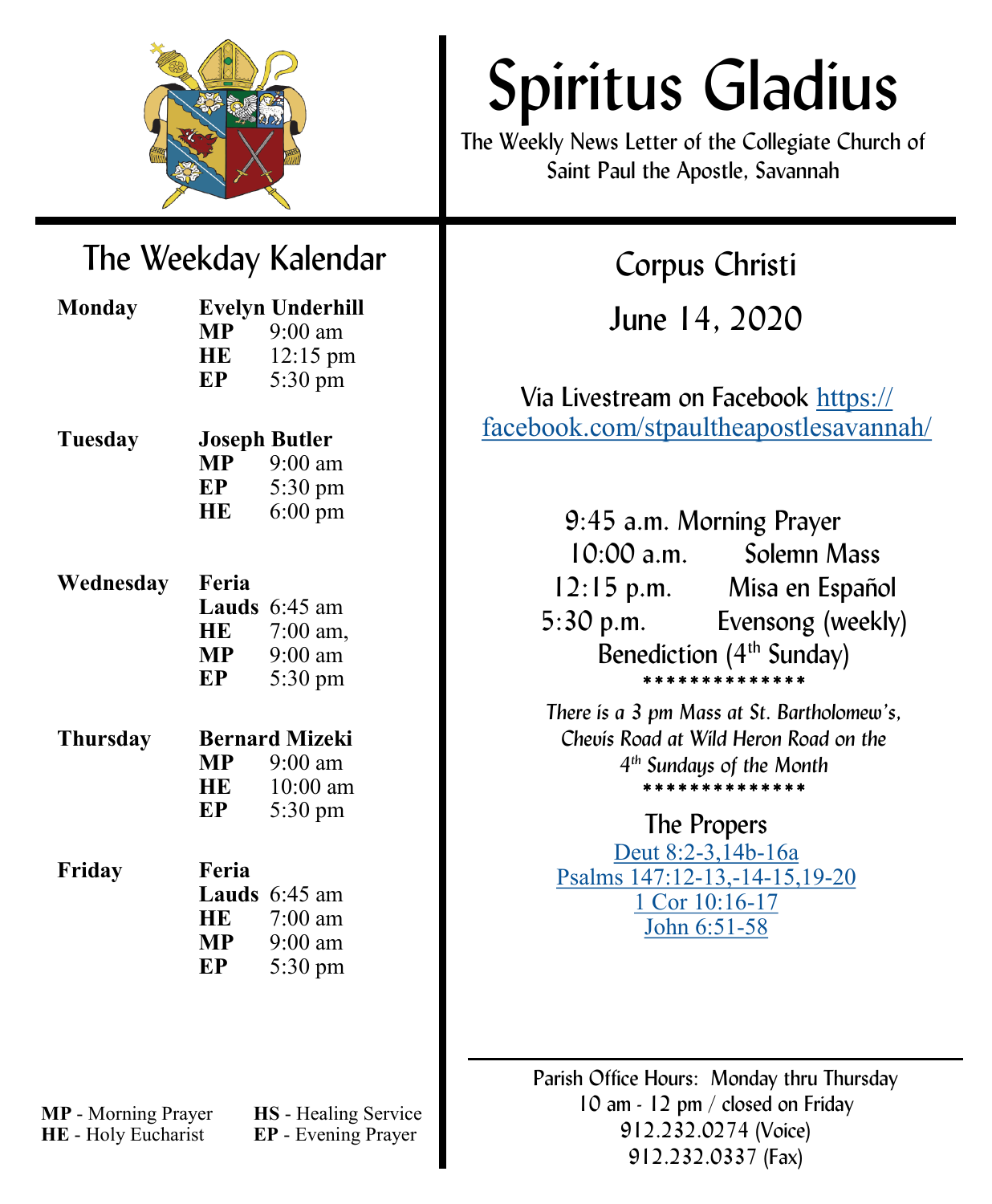# REFLECTIONS

Dear Sisters and Brothers in Christ:

I have a confession to make. The summer before the Ninth Grade my parents moved to a new house on the edge of Irmo, SC. At that time Nursery Road was on the Rural Free Delivery service of the Post Office. There were not enough telephone lines in our area to have a private line and several hundred yards from our driveway the road turned from ruff rural pavement into dirt. The road itself continued into the woods where it forded a creek and eventually ran into the back way to Lake Murray. Not long after the road turned into dirt there stood alongside Nursery Road an old Weatherboard House that was abandoned . One day I was exploring the woods with a neighbor and we decided to take stones and break out what was left of the windows in the house. This we did with efficiency leaving no window unbroken.

The next day my conscience got the best of me and I check with several the older neighbors as to who might be the owner of the house. I then wrote a letter in which I confessed that I had taken out many of the windows that were not already broken. I offered to work by way of compensation for the damage. I In this way I hoped to own my responsibility and do whatever I might to rectify my wanton destruction. The long and short of it was, while I experienced a kind of exhilaration when breaking the windows, the shear impact that my participation in this random act of violence caused me to feel physically ill. I look back on that reaction as a gift. It resulted in hard work , during what seems like a long hot summer, but it taught me to value other people and their stories. To understand that the real answer to the question of whether you have been observed and can you get away with your destructive actions is that God is present in all times and places. That summer threw me in with people who I had never encountered, including those who had served time for actions not unlike mine. From time with them and learning to work on various projects by which I learned from their wisdom , I began to see the double standard and the shear duplicity of the culture by which many white people in power held the black community unreasonably accountable. My eyes were opened to the many ways by which figuratively if not literally a boot was place on the African American community's neck.

I am almost 65 years old and by this time I had hoped that this dynamic would be in our rear-view mirror as a culture and a country. Here it is fifty years later, we have all the necessary laws, the sociological and anthropological insight to have constructed a different world and we have always had the Gospel to show us a different way, yet the more things change, the more certain forces double down to retain power. The truth is as long as we dupe ourselves into thinking that the status quo is working we all will be prisoners. Prisoners to the violence which lurks so closely and the self-justification which allows the dominant culture to continue to manipulate circumstances to its advantage.

My life reeks of privilege, I am white, I am male, I am heterosexual, I have been educated at some of the best institutions in the world and I come from a long line of people who have had a leg up. More than likely the standing of my family in the neighborhood kept me from bearing the consequences of a police record. A wise confessor pointed out that it does not matter where you start but how you use the knowledge and gifts which God has granted. Each year I have attempted to live more deeply into the insights granted by that youthful violence, using the gifts which are mine to listen more, to curb fear and oppression when it rears its ugly head and to live into the truth that we are all God's children. I have found time and again that if I can remind myself and others that God loves all God's Children, we have a fighting chance to overcome the limitations of each other. WWIII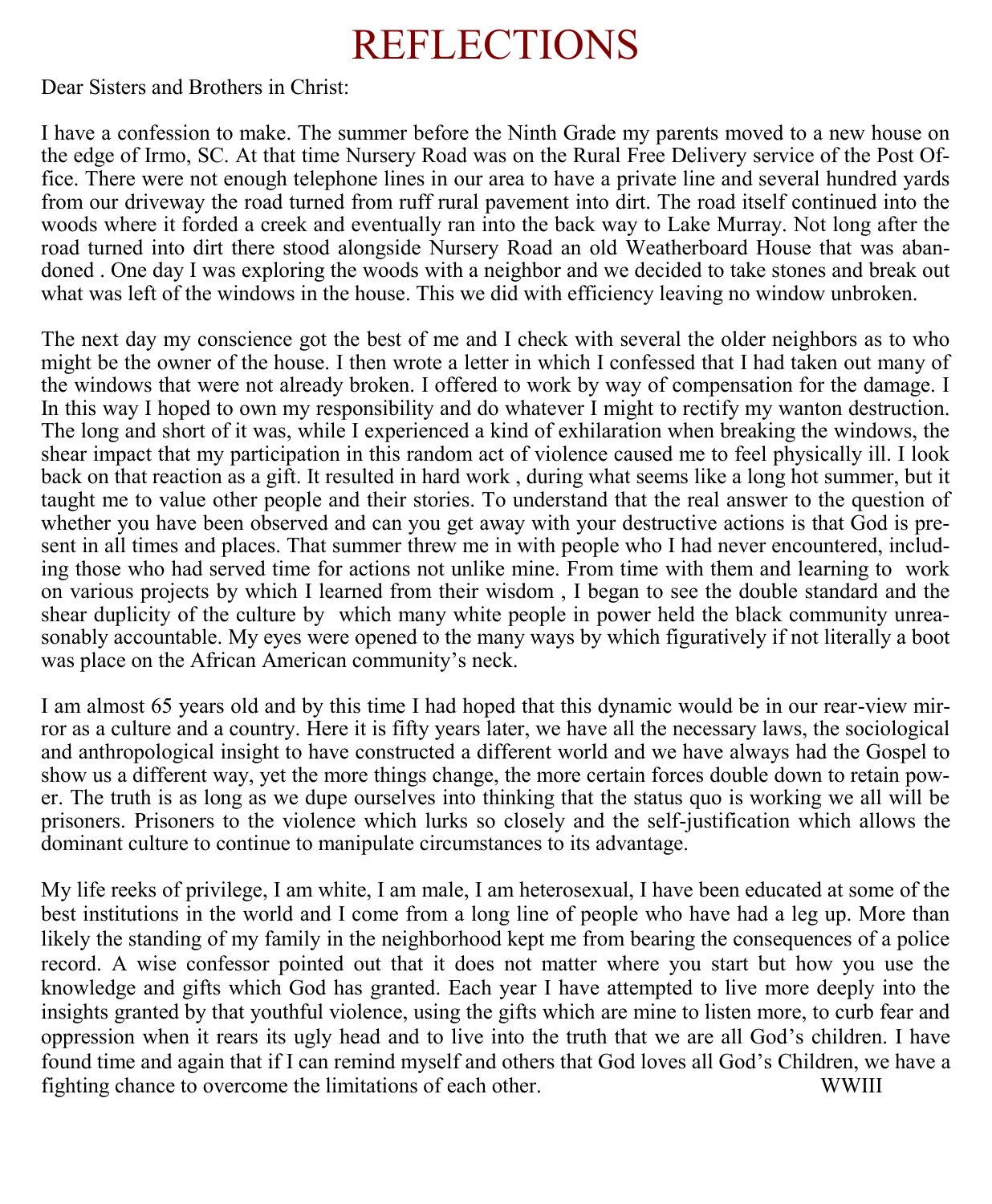# Parish News and Events



# **Corpus Christi**

This feast commemorates the institution of the eucharist by Jesus on the night of his betrayal and arrest. It is often associated with a festive procession that follows the celebration of the eucharist. A consecrated host in a monstrance is prominently displayed in this procession. It is treated as the triumphant Christ the King. This feast is observed in the Roman Catholic Church, but is not included in the feasts of our Lord or other feasts of the Episcopal calendar of the church year. However,

it is celebrated by some Episcopal parishes, especially those with an Anglo-Catholic tradition like St. Paul's.

Observance of this feast dates from the thirteenth century. The nun Juliana of Liège (d. 1258), in Belgium, became an advocate for such a feast in response to a vision. The first Feast of Corpus Christi was celebrated at Liège around 1247. Its observance by the western church was commanded by Pope Urban IV in 1264.

A procession of the host has been a prominent part of the celebration since the fourteenth century. Historically, in medieval times, cycles of mystery plays were performed around the time of the Feast of Corpus Christi in France, Germany, and England. These plays dramatized salvation history with stories from the OT and NT.

Anglican and Episcopal ambivalence about the Feast of Corpus Christi is likely related to its historic association with the Roman Catholic dogma of transubstantiation.

*An Episcopal Dictionary of the Church A User-Friendly Reference for Episcopalians, Donald S. Armentrout and Robert Boak Slocum, ISBN-13: 9780898692112*